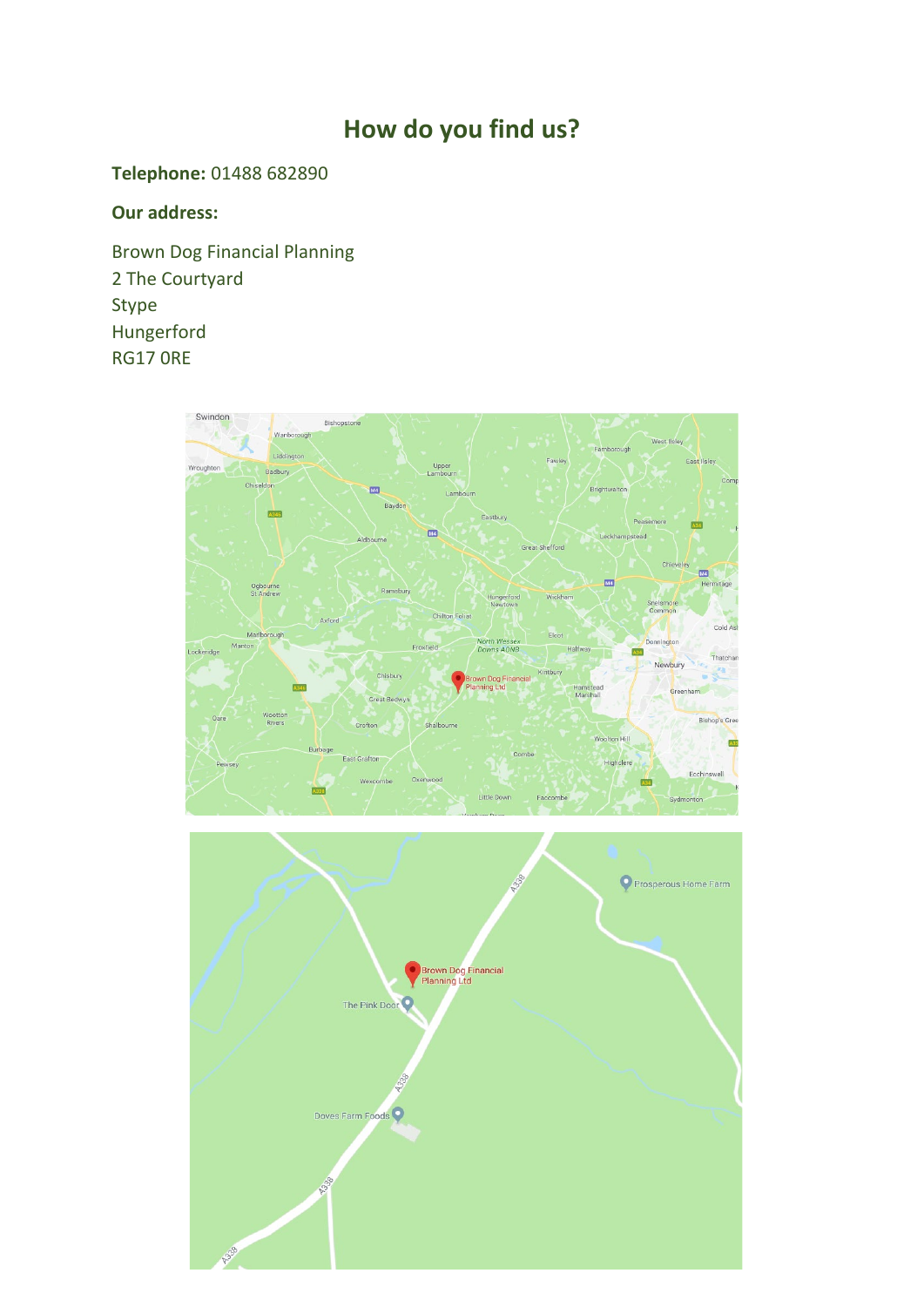## **Directions to Our Office**

**From the M4:** Junction 14, take the turning for the A338 south towards Hungerford. Follow the A338 for 3.6 miles into Hungerford. You will come to a roundabout at a T-Junction with a petrol garage on your right. Turn right onto the A4. At the next roundabout take the first exit left. At the next roundabout by The Bear Pub take the first exit left back onto the A338. Follow the road straight through Hungerford town centre, straight over the next 4 roundabouts and continue out of the town. Continue for a further 1.5 miles. There is a green Wiltshire sign for the county boundary. On the right you will see farm buildings and signs for the Lilley Clinic and the Pink Door. On the corner of the junction there is a green gate with the entrance to the Farmyard. We are the long single storey office to the right of the carpenter's black barn. There is a path to the left of our building past the hedge and the entrance to our office down the path on the right hand side.

**From the A34:** Take the exit for Newbury and at the roundabout take the turning for the A4 to Hungerford. You will come to a roundabout at a T-Juction with a petrol garage on your right. Take the first exit straight over the roundabout. At the next roundabout take the first exit left. At the next roundabout by The Bear Pub take the first exit left back onto the A338. Follow the road straight through Hungerford town centre straight over the next 4 roundabouts and continue out of the town. Continue for a further 1.5 miles. There is a green Wiltshire sign for the county boundary. On the right you will see farm buildings and signs for the Lilley Clinic and the Pink Door. On the corner of the junction there is a green gate with the entrance to the Farmyard. We are the long single storey office to the right of the carpenter's black barn. There is a path to the left of our building past the hedge and the entrance to our office down the path on the right hand side.

**From the West via Marlborough:** Take the A4 towards Newbury and Hungerford. Approximately 3.7 miles along the A4 take the turning right through Savernake Forest towards Great Bedwyn Station and Wilton Windmill. At the T junction at the top bear right towards Great Bedwyn. Follow the road into and through Great Bedwyn over the railway and canal bridges and on to the angled cross roads junction with the A338. Turn left on to the A338. You will pass a turning on the left signposted Bagshot and a right hand turn called Cutting Hill. Just after these you will see a turning on the left signposted Stype and a sign for West Berkshire on the right hand side of the road. On the corner of the junction there is a green gate with the entrance to the Farmyard. We are the long single storey office to the right of the carpenter's black barn. There is a path to the left of our building past the hedge and the entrance to our office down the path on the right hand side.